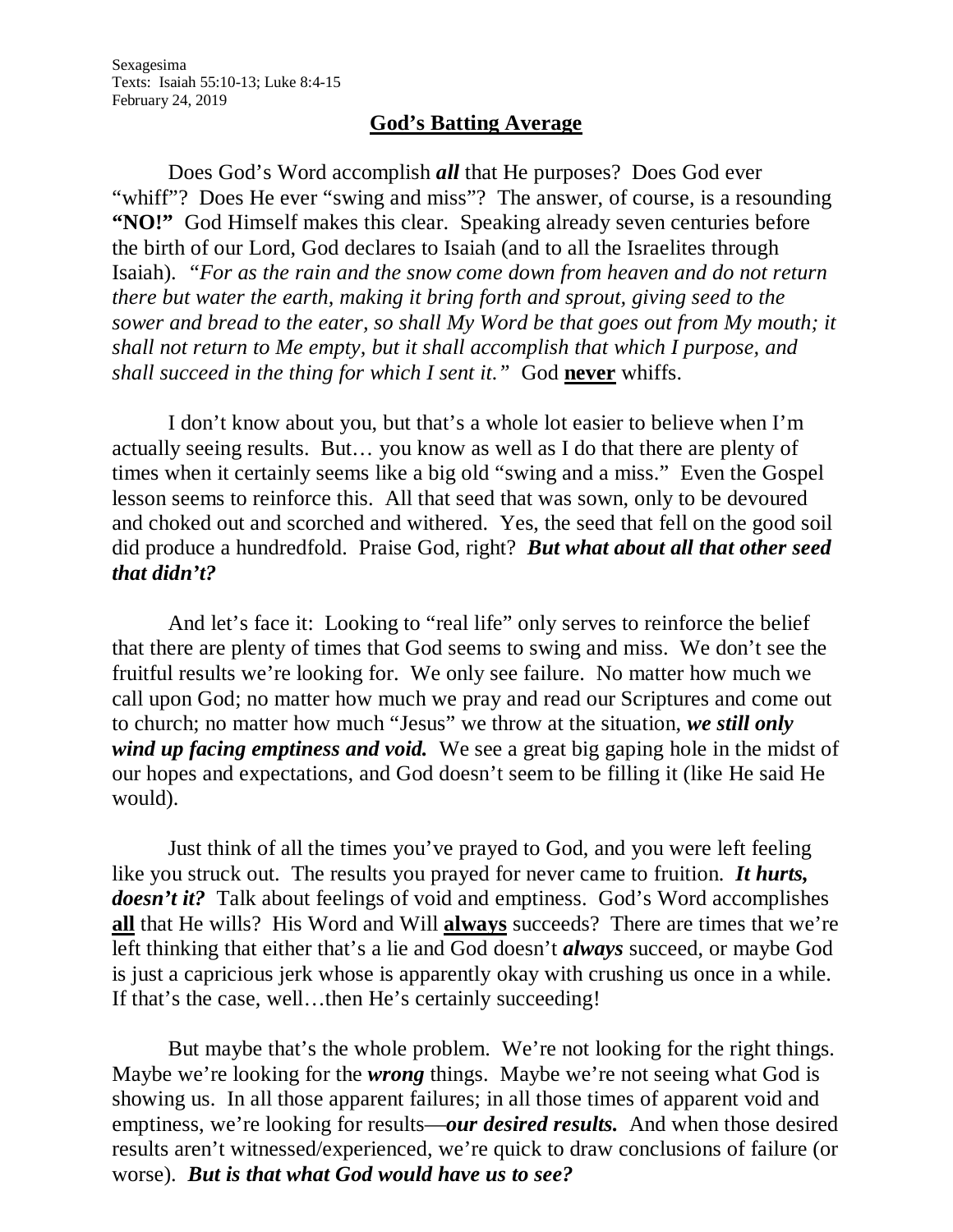Back to the parable. It wasn't just the good soil that produced results. *All those other soils and circumstances produced results too.* No, they weren't the results that anyone would anticipate or hope for, *but they were results nonetheless.* The birds are snatching the seed away before it can take root. The rocks provide no moisture or nourishment for the seed to take root and grow. The thorns and weeds are choking out the young growth. And your Lord makes clear what all these different things represent. The devil is snatching away the Word from the heart. The rocky soil represents those who hear the Word and rejoice, but since there's no root, they spring up in belief and then just as quickly fall away when the heat gets turned up. They have no nourishment; no moisture. *It's no wonder they wilt and die.* And as for the thorns and weeds, the cares and riches and pleasures and worries of life rise up and choke out the faith. *Bottom line: The result is no growth; no harvest.*

Now, before we go too far and turn this into a "how to" lesson on successful mission and evangelism (which often happens), consider the fact that our forefathers appointed this text *to be heard in the weeks leading up to Lent.* Yes, there's no denying that this text speaks to the realities of mission/evangelism. No one disagrees. This is the *reality* of sowing the seed of God's Word. It will (and does) take root in good soil and produce good fruits. It also will (and often does) *not* take root and produce the growth and fruits we hope for. That's reality. However, this lesson is **NOT** a "how to tutorial," as in, *"Sow the seed only in 'good' soil, and don't waste your time sowing the seed in all those other places because it won't produce the intended results." We don't know that!* God can plant a tree in the middle of the sea. **Nothing is impossible for God.** The very fact that prostitutes and tax collectors and condemned thieves repent and believe and are saved is proof of this. The very fact that the "good soil" of the Pharisees only proved to be hard as a rock and full of devilish birds and weeds is proof of this. All of this is absolutely true. *But…that's not why this text is appointed for our hearing on this particular day.*

Before I go any further, I want to take you back to the words of our God and Father; words that He spoke at the baptism of Christ; words that He again spoke at the Transfiguration of Christ. *"This is My beloved Son, with whom I am wellpleased. Listen to Him."* **Listen to Him.** God has *never* said that our will and our desires will always succeed (or succeed at all). **Never!** What God has so clearly said is that His Word and Will ALWAYS succeeds. What is God endeavoring to show **YOU** by means of this parable? What is God revealing to you ABOUT **YOURSELF** by means of this parable?

Do you sometimes allow the seed of His Word to immediately be snatched away? Do you sometimes immediately dismiss what you hear because you don't like it or because it doesn't sit well with you? *"Things have changed. Times are*